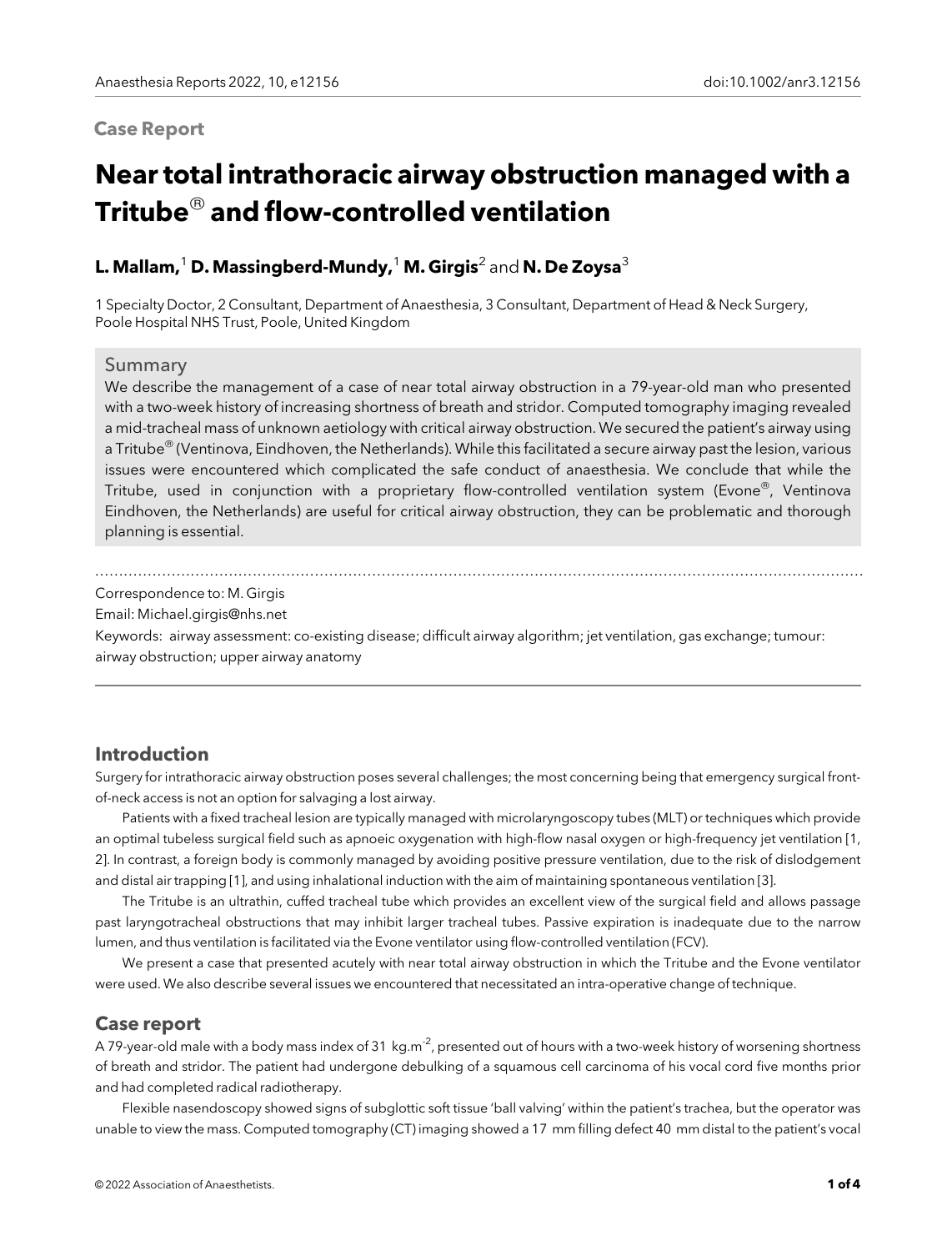cords that was not present on imaging four months prior (Fig. 1a). The report stated this was likely a food bolus with the risk of impending total airway obstruction. However, the patient could not recall choking and was eating well. Furthermore, given the lesion's location, and recent clear imaging, it was felt unlikely to represent the recurrence of malignancy.

Following a multidisciplinary team meeting involving anaesthesia, intensive care and ear, nose and throat (ENT) colleagues, it was agreed that the case should proceed urgently, despite it being 'out of hours', given the imminent risk of total airway obstruction. The patient was pre-oxygenated in an upright position using cautiously up-titrated high-flow nasal oxygen (Optiflow<sup>TM</sup>, Fisher and Paykel Healthcare, Auckland, New Zealand) to a maximum flow of 70 l.min<sup>-1</sup> over 10 minutes while observing for signs of deterioration (indicating dislodgement of a food bolus). Induction of general anaesthesia was with total intravenous anaesthesia (TIVA) (propofol target effect site concentration 6  $\mu q$ .ml<sup>-1</sup> and remifentanil 8 ng.ml<sup>-1</sup> using Marsh and Minto models, respectively) and a 100 mg bolus of rocuronium. Rigid laryngoscopy was performed, revealing a large polypoid lesion arising from the posterior tracheal wall. A Tritube (Fig. 1b) was successfully passed beyond the lesion and ventilation established on the Evone.

The Tritube was then disconnected to remove the rigid laryngoscope; on restarting the ventilator a 'cartridge error' message arose, and ventilation failed (Fig. 1c). As the patient's oxygen saturation was 100%, the cartridge and Tritube were rapidly replaced and ventilation resumed.

Once again, when the Tritube was disconnected to remove the rigid laryngoscope, another 'cartridge error' message arose, and ventilation failed. By this time the patient's peripheral oxygen saturations had fallen to 80% and thus the Ventrain® (Ventinova, Eindhoven, the Netherlands) hand ventilator was used. Oxygenation improved; however, within four to five breaths a loss of radial pulse was identified, attributed to high intrathoracic pressures from air trapping. Upon disconnection and manual chest deflation, the radial pulse immediately returned. A further ventilator cartridge was fitted, a new Tritube inserted and this time the rigid laryngoscope was removed before connecting and commencing ventilation.

Debulking proceeded with significant bleeding from the friable lesion. When almost half of the lesion had been debulked a further issue arose, with high ventilatory pressures and inadequate tidal volumes. There was concern that the Tritube had



Figure 1 (a) Axial (left) and sagittal (right) computed tomography imaging of the patient's trachea; (b) Tritube; and (c) Evone ventilator showing 'cartridge error' message.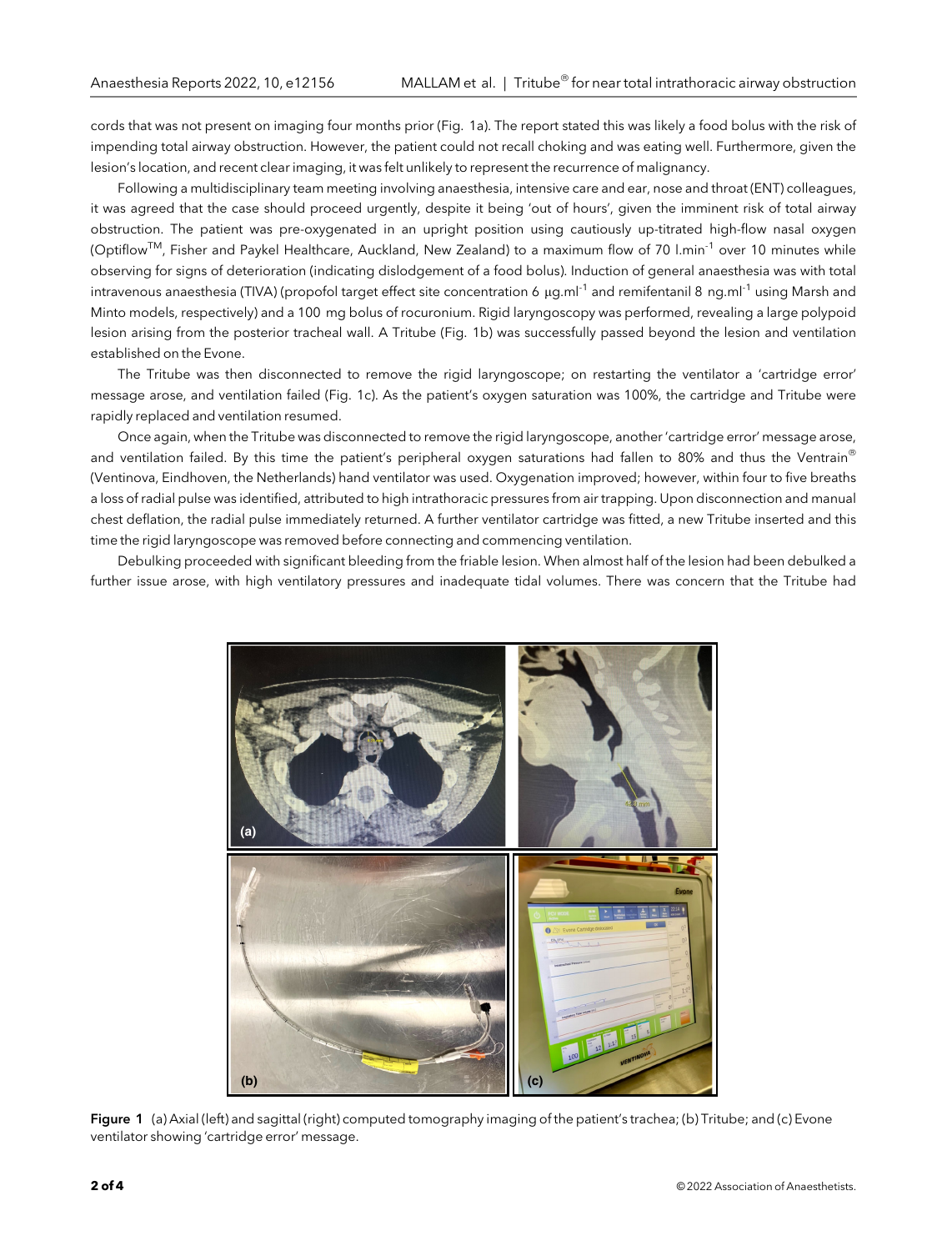become blocked, so the ports were flushed with air, but without resolution. By now, sufficient mass had been removed to allow the Tritube to be exchanged for an MLT. On removing the Tritube there did not appear to be any obvious cause for the ventilation issue.

At the end of the case, the MLT was exchanged for a standard 8 mm internal diameter cuffed oral tracheal tube. The patient was transferred to intensive care unit postoperatively and his trachea was uneventfully was extubated the following morning. The patient was fully debriefed postoperatively and returned home symptom free shortly thereafter. Review of the histology of the lesion confirmed the diagnosis of sarcomatoid squamous cell carcinoma.

### **Discussion**

The key pre-operative challenge identified was planning a safe anaesthetic out of hours when the aetiology of the mass was unknown. Further critical issues arose intra-operatively.

Multiple anaesthetic techniques and scenarios were considered. If the mass was a food bolus, as per the CT report, the obstruction could be removed rapidly via rigid laryngoscopy and forceps after careful pre-oxygenation. We were concerned that high-flow nasal oxygen might precipitate total airway obstruction, thus we employed very slow titration. However, if there was a fixed lesion, then achieving safe and adequate ventilation would be more challenging. Good pre-oxygenation would be vital which favoured the decision to use high-flow nsasal oxygen. Most elective airway malignancy cases are managed via a MLT with intermittent positive pressure ventilation, or via apnoeic oxygenation with high-flow nasal oxygen or high-frequency jet ventilation, both of which provide an optimal surgical view [1, 2, 4]. In this case, there was concern that oxygenation could not be maintained via apnoeic oxygenation given the distal location of the lesion and the minimal space around it, alongside a patient BMI of 31 kg.m<sup>-2</sup>. Furthermore, the narrow lumen around the mass may have prevented sufficient gas outflow leading to air trapping, high intrathoracic pressures and potential barotrauma. The patient had also recently eaten and therefore a secure airway was essential. Computed tomography imaging measured a maximum of 4.5 mm of remaining space around the mass, too narrow for even the smallest size MLT (external diameter 6.9 mm). Therefore, the Tritube was chosen as Plan A.

The Tritube is an ultrathin, cuffed tracheal tube with an outer diameter of 4.4 mm which provides an excellent view of the surgical field and allows passage past laryngotracheal obstructions that may inhibit larger tracheal tubes [5]. Passive expiration is inadequate due to the narrow lumen, and thus ventilation is facilitated via the Evone ventilator. The Evone uses FCV to facilitate expiration through continuous suction, which maintains a continuous outward flow equal to the inspiratory air flow, down to a predetermined PEEP. Continuous, controlled, positive pressure flow maintains inspiration up to a set peak pressure [5, 6]. This continual expiratory and inspiratory flow ensures no ventilatory pauses and maximal efficiency of ventilation [5]. If the volume of expired gas is reduced compared with that inspired, gas trapping can occur, and therefore intrathoracic pressures are constantly monitored via a third lumen to protect against barotrauma [7].

Induction with TIVA followed rapidly by muscle relaxation was chosen to limit apnoea time due to the patient's BMI and the lack of starvation. An inhalational induction was not used as the patient developed significant airway obstruction on lying flat, which may have portended total airway obstruction before sufficient depth of anaesthesia was achieved [4]. Additionally, we wished to avoid rescue positive pressure ventilation that may have dislodged a mobile obstruction.

The Tritube was thought to be the best device to facilitate a successful outcome. However multiple issues arose after intubation that we believe are important to highlight to potential users. First, ventilation was interrupted via two 'cartridge error' alerts upon disconnection of the Tritube from the ventilator, which only resolved once a new cartridge was inserted; on the second occasion the disruption in ventilation resulted in oxygen desaturation. This error had been reported to the manufacturer previously, who had issued a software update and assured us that the problem would not recur. The Evone had been used since this update without issue, so we felt it reasonable to use this as part of our management plan for this case. When the issue arose again during this case, it was reported to the manufacturer and the Medicines and Healthcare Products Regulatory Agency and the machine has since been withdrawn from use. It is unclear as to why such error messages arose; the case has been since discussed with Ventinova, who, upon further investigation, think the error is either due to supply line pressure variation or failure of the exhaust valve. They have issued a software patch which has yet to be tested in our centre.

The emergency use of the Ventrain also posed a challenge. While there was immediate success in improving oxygenation, a loss of radial pulse occurred after a short period of use, indicating air trapping and high intrathoracic pressures causing transient cardiovascular collapse. While the Tritube has a dedicated lumen for measuring intrathoracic pressures to prevent such an occurrence, there is no way easily to monitor this on the Ventrain itself, nor is there an alarm system or a safety pressure release system which prevents ventilation if the pressure rises beyond a set limit. Managing a rapid desaturation is extremely stressful,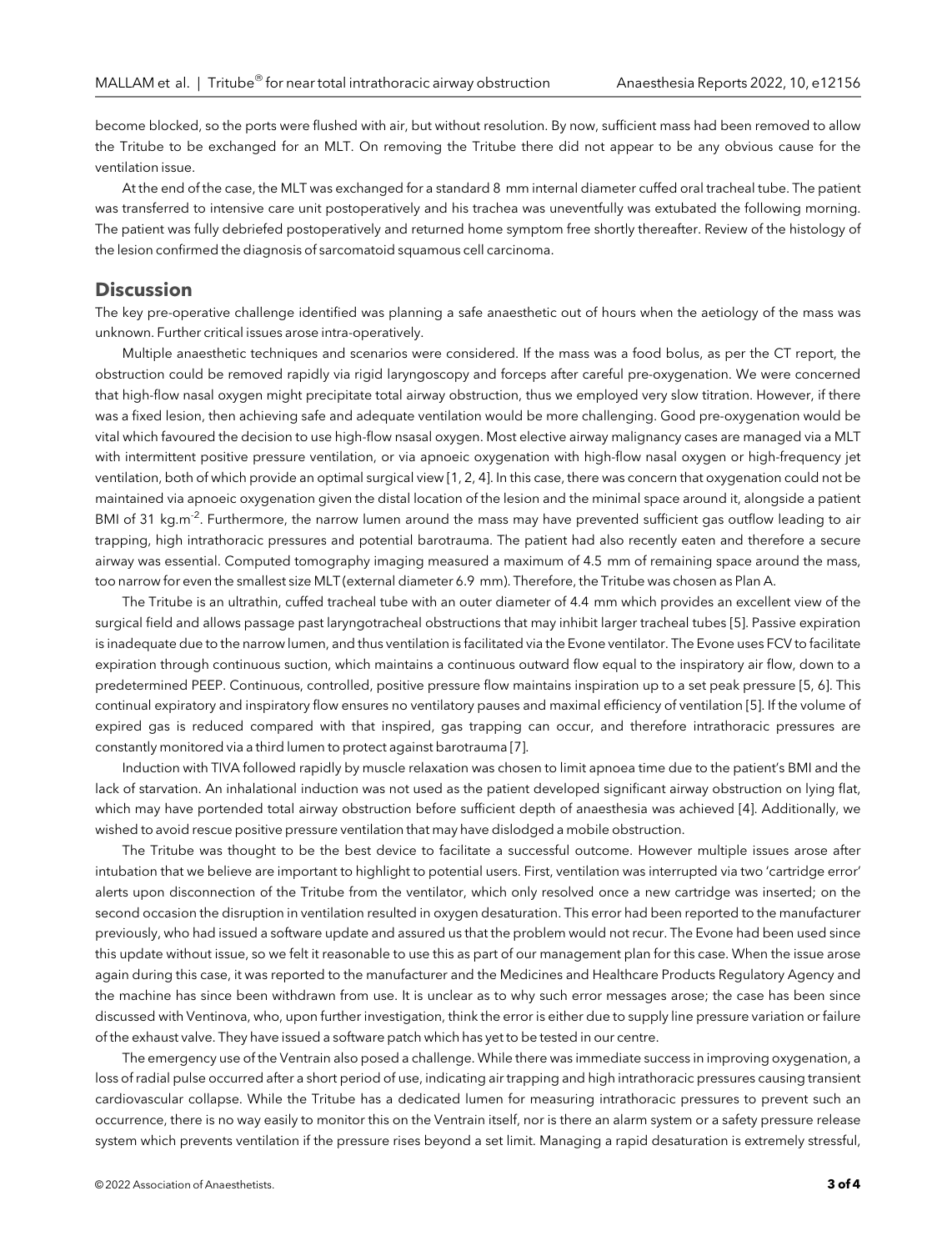and it is very easy to not allow sufficient time for expiration. As a result, we cannot recommend the use of the Ventrain for oxygenation in circumstances of a completely obstructed airway. A recent study showed that for airway devices with an internal diameter of less than 3 mm, gas trapping increases with rising minute volume and the use of lower tidal volumes (< 200 ml) and rates (< 8 min<sup>-1</sup>) may be beneficial [8]. Fortunately, the loss of radial pulse was recognised immediately and was remedied via disconnection and manual decompression of the chest. This experience reinforces the importance of continuous blood pressure monitoring in any critical situation, ideally via pre-emptive invasive arterial monitoring.

The final challenge that arose was cessation of ventilation due to Tritube blockage. The narrow lumen of the TriTube makes such a scenario more likely and has been reported previously [7]. An attempt was made to clear the blockage via flushing the ventilation lumen with a hand-syringed bolus of air, and although this was done easily, we were still unable to ventilate, and the device had to be removed.

In summary, we conclude that while the Tritube and Evone ventilator were well positioned to facilitate this challenging case theoretically, their use did come with critical issues which future users must be aware of. These issues were complicated by an inability to easily switch to a backup technique such as hand ventilation or connection of a Mapleson C circuit. Despite these, it is difficult to see how we could have managed the case otherwise. Had the aetiology been certain and the patient been adequately fasted, the case may have been managed successfully with high-frequency jet ventilation. However, the lesion was friable and bled significantly during debulking. Transfer to a cardiothoracic centre for awake extracorporeal membrane oxygenation would also have been an option had the aetiology been certain, the patient more stable and had the Tritube and Evone not been available. If we were to encounter a similar case in the future, we would still use the Tritube with a lower threshold for switching to a MLT if similar problems occurred. We also note the importance of allowing sufficient time for expiration with the Ventrain device.

## Acknowledgements

Published with the written consent of the patient. No external funding or competing interests declared.

#### References

- 1. English J, Norris A, Bedforth N. Anaesthesia for airway surgery. Continuing Education in Anaesthesia Critical Care and Pain 2006; 6: 28-31.
- 2. Pearson KL, McGuire BE. Anaesthesia for laryngo-tracheal surgery, including tubeless field techniques. BJA Education 2017; 17: 242–8.
- 3. Bould MD. Essential notes: the anaesthetic management of an inhaled foreign body in a child. BJA Education 2019; 19: 66–7.
- 4. Ahmed-Nusrath A. Anaesthesia for head and neck cancer surgery. BJA Education 2017; 17: 383–9.
- 5. Ventinova Medical. Tritube. 2020. https://www.ventinovamedical.com/tritube/ (accessed 17/07/2021).
- 6. Bailey J, Lee C, Nouraei R, et al. Laryngectomy with a Tritube and flow-controlled ventilation. Anaesthesia Reports 2021; 9: 86–9.
- 7. Schmidt J, Gunther F, Weber J, et al. Flow-controlled ventilation during ear, nose and throat surgery. A prospective observational study. European Journal of Anaesthesiology 2019; 36: 327–34.
- 8. Laviola M, Niklas C, Das A, Bates DG, Hardman JG. Ventilation strategies for front of neck airway rescue: an in-silico study. British Journal of Anaesthesia 2021; 126: 1226–36.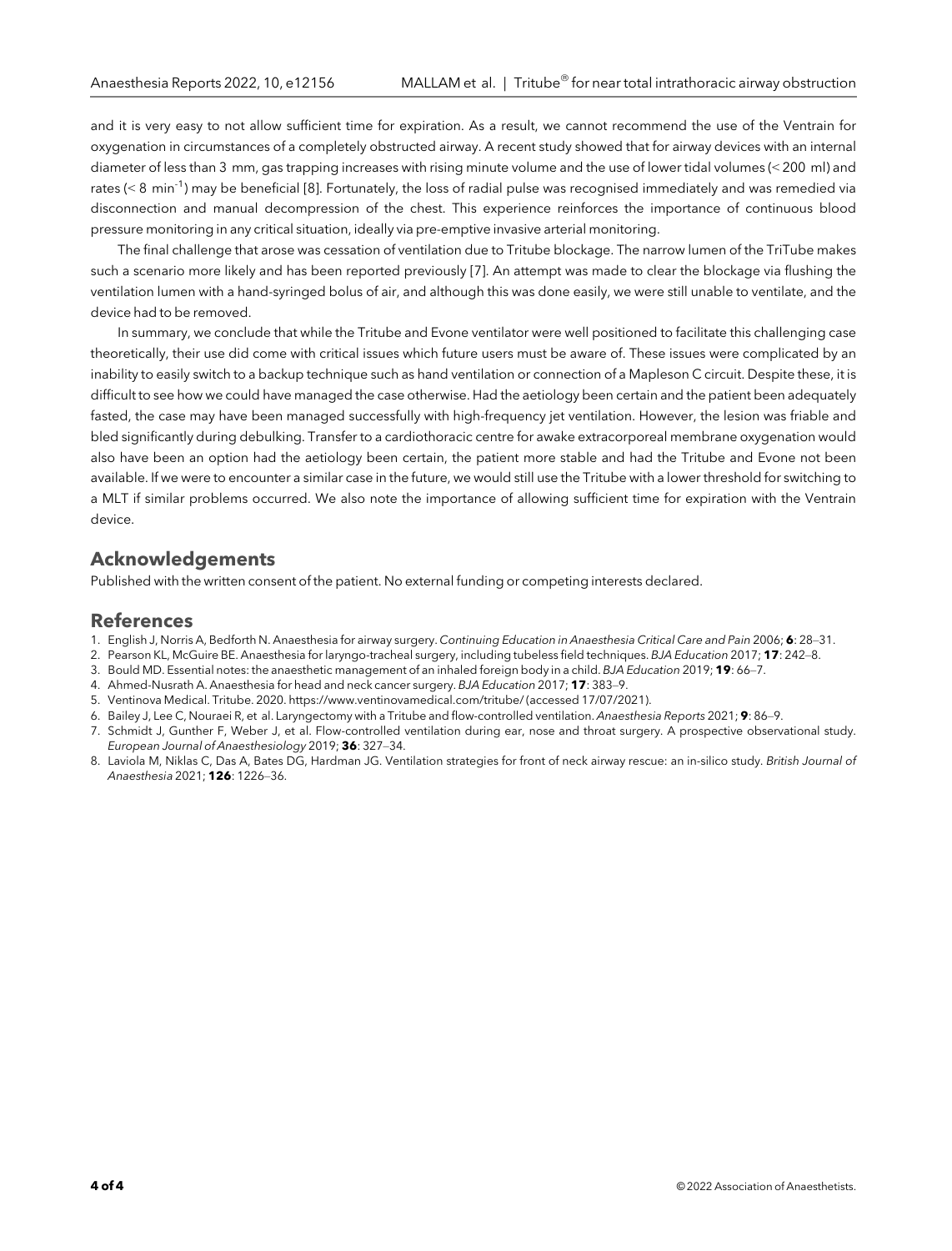## **Correspondence**

## Near total intrathoracic airway obstruction managed with a Tritube (R) and flow-controlled ventilation: a reply.

We would like to thank the Editor for the opportunity to respond to the report by Dr Mallam and colleagues. The ultrathin Tritube (R) in combination with both mechanical ventilator Evone (R) and manual ventilator Ventrain (R) (all Ventinova Medical BV, Eindhoven, The Netherlands) were chosen for airway management and ventilation in a patient with acute, near total airway obstruction. The authors describe unexpected complications related to the use of the devices, which we address in this correspondence.

We would like to acknowledge the stressful situation encountered by the authors during this case. Following this case an immediate correspondence was initiated by the hospital's senior airway surgeon and the hospital's senior airway lead. Thanks to a clear and open communication to the manufacturer, appropriate measures were expedited. A field safety notice was filed, and all affected Evone devices were temporarily placed under quarantine. Upon identification of the root cause, a solution was implemented through a software upgrade which addressed the challenges described in this publication. Competent authorities, including the Medicines and Healthcare Products Regulatory Agency were subsequently satisfied with the handling of the problem and the solution provided, and all Evone devices were released from quarantine. To date, no comparable incidences have been reported to the manufacturer. Ventinova is aware of frequent use of Evone and Tritube for various indications in many countries.

Apart from the technical issues related to Evone the authors describe sudden ventilatory problems, which could not directly be linked to an obvious obstruction of Tritube. Based on the description provided, such issues might occur due to an altered positioning of Tritube, such as upon surgical manipulation too close to the carina with the mucous membrane and/or viscous secretions (that are likely with described pathology) causing a valve mechanism occlusion. However, as more data are lacking, the exact reason remains unclear.

Additionally, questions were raised on the suitability of Ventrain as a backup tool for ventilation in obstructed airways. We agree with the authors that proper use of Ventrain and Tritube requires careful monitoring of intra-tracheal pressures, which can be easily done by connecting a manometer to the pressure lumen of the Tritube [1]. Alternatively, in a sealed or (nearly)



Figure 1 Cross section of Ventrain. 1: Gas inlet connected to oxygen source. 2: Jet nozzle accelerating the velocity of oxygen flow. 3: Exhaust pipe facilitating the exit of gas during expiration and equilibration. 4: Side-port connected to patient. 5: Bypass allowing air to enter the ejector (on/off switch). (a) Equilibration position with open bypass. No clinically-relevant flow to and from the patient (= equilibration with atmosphere). (b) Inspiration position with both exhaust pipe and bypass closed. (c) Expiration position with exhaust pipe open and bypass closed. Used with permission of Ventinova Medical BV, Eindhoven, the Netherlands